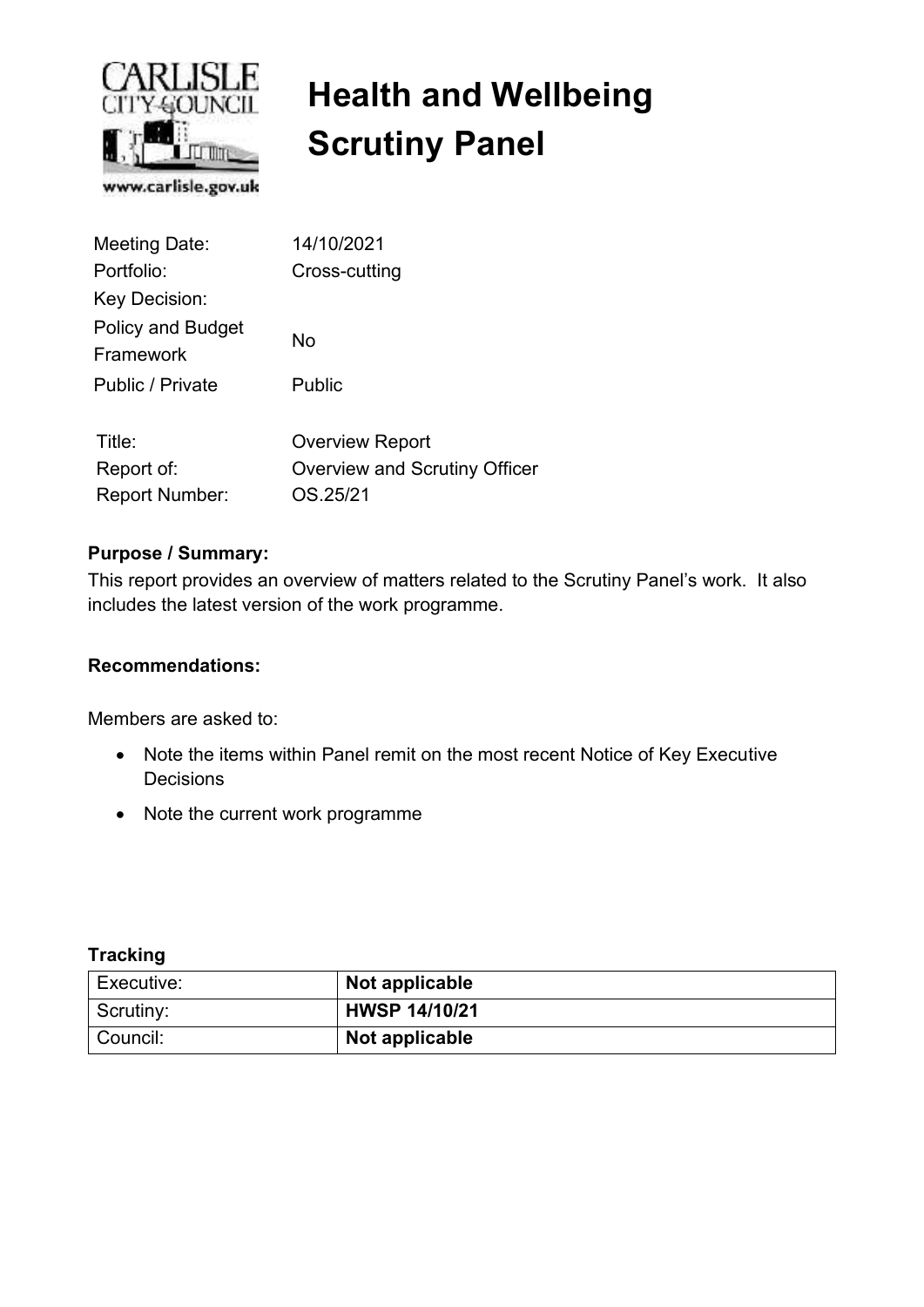#### **1. Notice of Key Decisions**

1.1. The most recent Notice of Key Executive Decisions was published on 24 September 2021. This was circulated to all Members and is available on the CMIS section of the Council's webpages. The following items fall within the remit of this Panel:

Items that are included in the Panel's work programme:

- Budget Process 2022/23 2026/27
- Review of the Housing Renewal Assistance Policy
- Tullie House Business Plan

Items that are not included in the Panel's work programme:

- None

#### **2. References from the Executive**

2.1. None

#### **3. Progress on resolutions from previous meetings**

3.1. The following table sets out the meeting date and resolution that requires following up. The status is presented as either "completed", "pending" (date expected), or "outstanding". An item is considered outstanding if no update or progress has been made after three panel meetings. All the completed actions will be removed from the list following the meeting.

|                | <b>Meeting</b> | <b>Minute</b>        | <b>Action</b>                                                                                                                                                                                | <b>Status</b> |
|----------------|----------------|----------------------|----------------------------------------------------------------------------------------------------------------------------------------------------------------------------------------------|---------------|
|                | date           | reference            |                                                                                                                                                                                              |               |
| 1              | 10/06/21       | <b>HWSP</b><br>41/21 | 2) That future monitoring of the 2037 baseline<br>and appropriate Key Performance Indicators<br>be included in the Panel's regular performance<br>reports.                                   | Pending       |
|                |                |                      | 3) That the Policy and Communications<br>Manager provide the Panel with the following:<br>- Information on how rural electric vehicle<br>charging points could be introduced                 | Pending       |
| $\overline{2}$ | 22/07/21       | <b>HWSP</b><br>49/21 | 2) That the consultation responses summary<br>(for Carlisle Plan) be circulated to the Panel at<br>the relevant time.                                                                        | Pending       |
| 3              | 22/07/21       | <b>HWSP</b><br>51/21 | 2) That the following matters be added to the<br>Panel's Work Programme:<br>-Turkish Baths feasibility study in September<br>with a visit to the Turkish Baths before it was<br>scrutinised. | Complete      |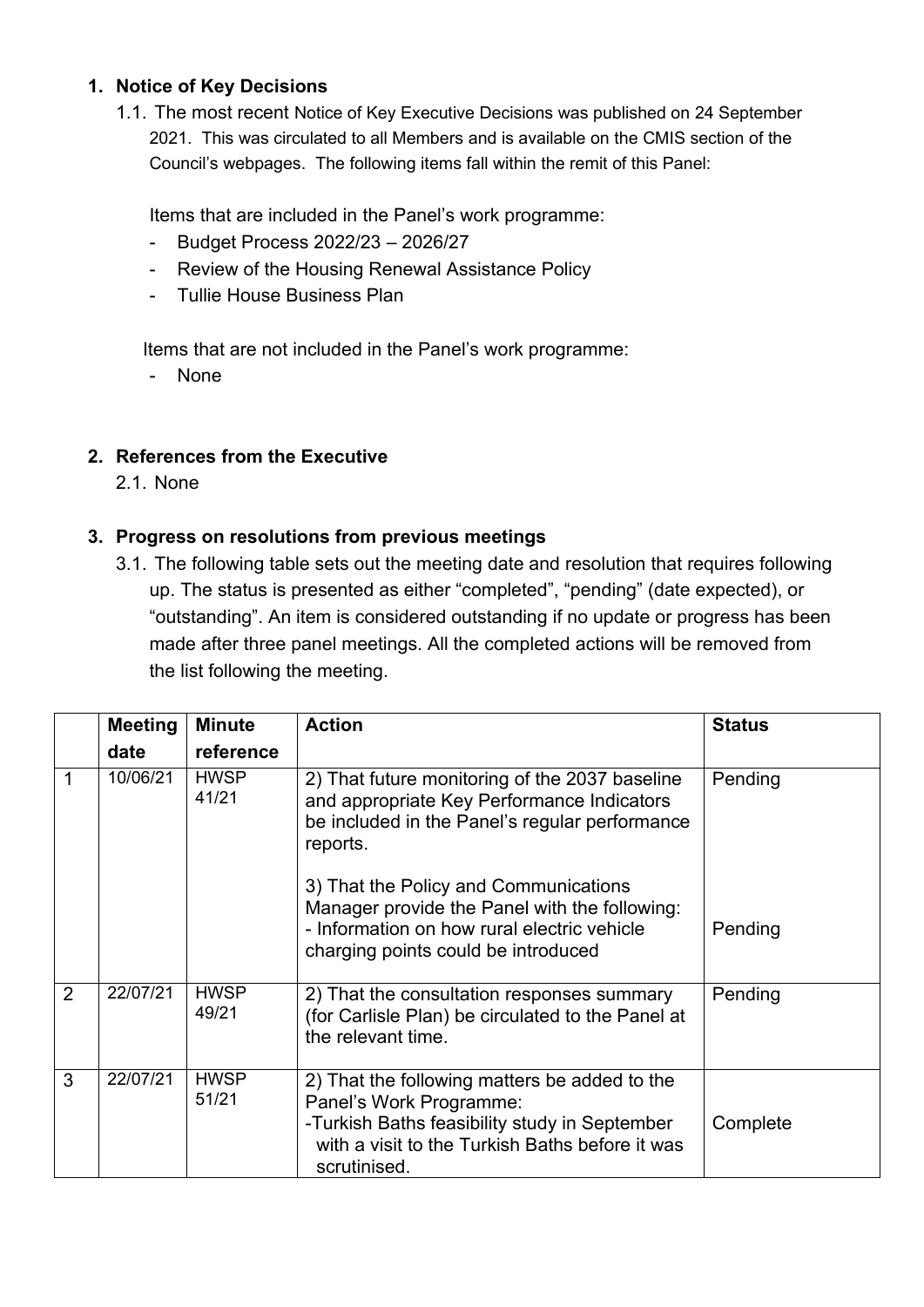|                |          |                      | -Old Fire Station Update                                                                                                                                                                                                                                                                                                                                                                                                                                  | Complete<br>BTSP call-in on Old<br><b>Fire Station. Relevant</b><br><b>BTSP</b> minutes<br>circulated to HWSP |
|----------------|----------|----------------------|-----------------------------------------------------------------------------------------------------------------------------------------------------------------------------------------------------------------------------------------------------------------------------------------------------------------------------------------------------------------------------------------------------------------------------------------------------------|---------------------------------------------------------------------------------------------------------------|
|                |          |                      | 3) That the comments of the Panel, as detailed<br>above, be passed to the Scrutiny Chairs Group<br>for their next meeting.                                                                                                                                                                                                                                                                                                                                | Complete                                                                                                      |
| $\overline{4}$ | 02/09/21 | <b>HWSP</b><br>57/21 | 1) That benchmarking data be incorporated<br>into future Annual Equality reports.                                                                                                                                                                                                                                                                                                                                                                         | Pending                                                                                                       |
| 5              | 02/09/21 | <b>HWSP</b><br>57/21 | 2) That the Executive be asked to monitor the<br>progress of the Armed Forces Bill through<br>Parliament.                                                                                                                                                                                                                                                                                                                                                 | Pending                                                                                                       |
| 6              | 02/09/21 | <b>HWSP</b><br>57/21 | 3) That the Policy and Communications<br>Manager provide a written response regarding:<br>the review of the appraisal process; the<br>number of appraisals completed in 2020/21;<br>and, the ratio of one to one versus team<br>appraisals.                                                                                                                                                                                                               | Pending                                                                                                       |
| $\overline{7}$ | 02/09/21 | <b>HWSP</b><br>57/21 | 4) That the Policy and Performance Officer<br>provide written responses in respect of:<br>- The number of unsuccessful applicants for<br>the Next Steps Accommodation Funding, and<br>a breakdown of those in the age 16-24 years<br>old, and over 24 years old;<br>- The stage of completion of the Gypsy and<br><b>Traveller Accommodation Assessment;</b><br>- The outcome of the application in respect of<br>the Defence Employer Recognition Scheme | Pending                                                                                                       |
| 8              | 02/09/21 | <b>HWSP</b><br>59/21 | 3) That the Policy and Communications<br>Manager provide feedback to the Panel on the<br>use of the Emergency Assistance Centres<br>registration scheme.                                                                                                                                                                                                                                                                                                  | Pending                                                                                                       |
| 9              | 02/09/21 | <b>HWSP</b><br>60/21 | 2) That Officers liaise with bus service<br>providers to ensure connectivity to the Sands<br>Centre.                                                                                                                                                                                                                                                                                                                                                      | Pending                                                                                                       |
| 10             | 02/09/21 | <b>HWSP</b><br>61/21 | 2) That Social Prescribing be added to the<br>Panel's Work Programme.                                                                                                                                                                                                                                                                                                                                                                                     | Complete                                                                                                      |

### **4. Scrutiny Chairs Group**

4.1. Scrutiny Chairs Group met on 16<sup>th</sup> September 2021, at their meeting they discussed future scrutiny arrangements and the work that Business and Transformation Scrutiny Panel planned to carry out on this through a Task and Finish Group. The Chairs of all Panels agreed that there should be cross panel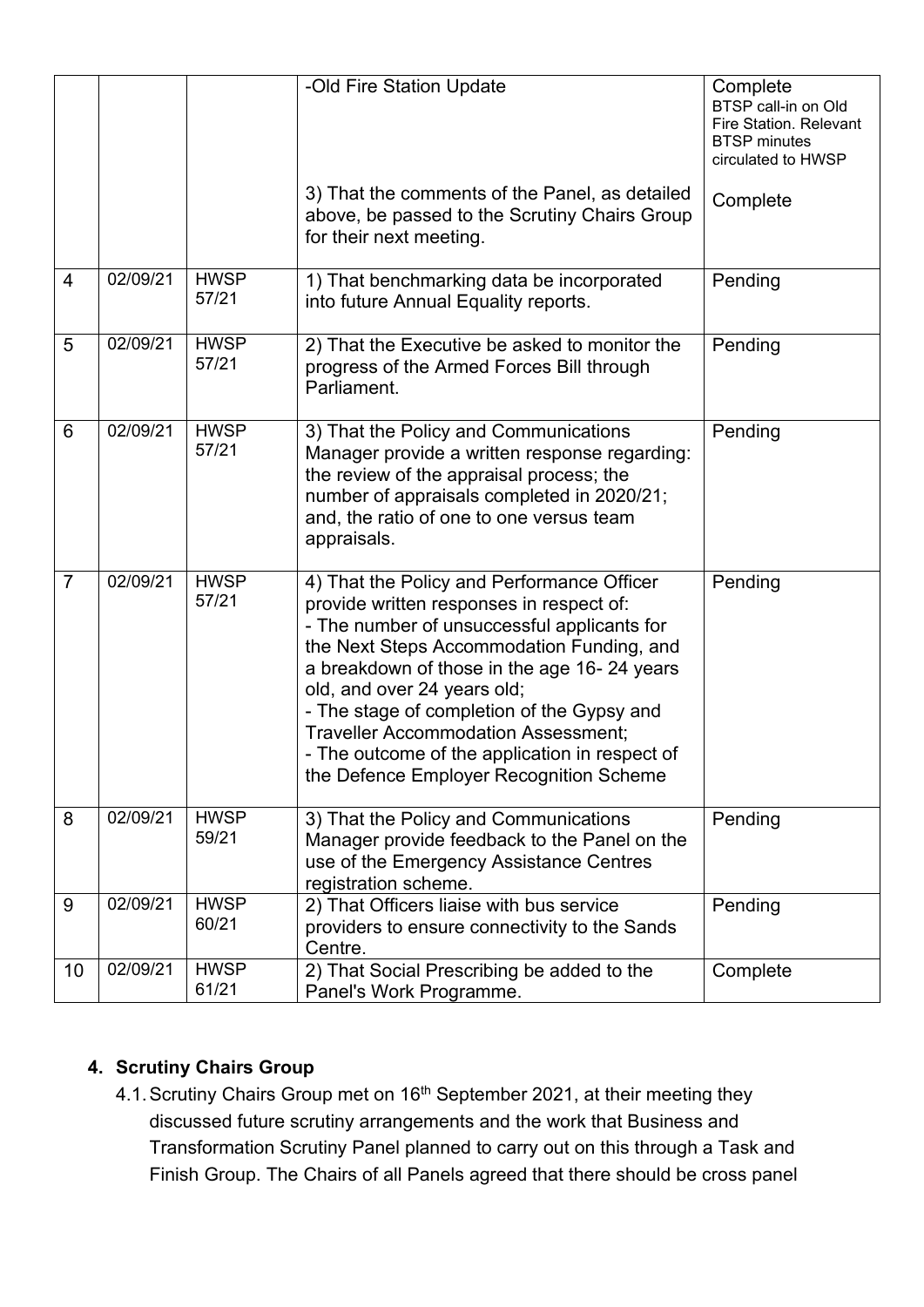engagement on this and a terms of reference is being drafted that will be shared with an email to all Members inviting them to participate in this group.

#### **5. Contribution to the Carlisle Plan Priorities**

5.1. The overview and scrutiny of the Carlisle Plan items that fall within the remit of this Panel contribute to ongoing policy development.

| <b>Contact Officer:</b>                  | <b>Rowan Jones</b>                             | Ext: | 7257 |
|------------------------------------------|------------------------------------------------|------|------|
| <b>Appendices</b><br>attached to report: | 1. Draft Scrutiny Panel Work Programme 2021-22 |      |      |

**Note: in compliance with section 100d of the Local Government Act 1972 the report has been prepared in part from the following papers:** 

**• None**

**CORPORATE IMPLICATIONS:**   $LFGAI -$ **PROPERTY SERVICES - FINANCE – EQUALITY – T**his report raises no explicit issues relating to the public sector Equality Duty **INFORMATION GOVERNANCE –**